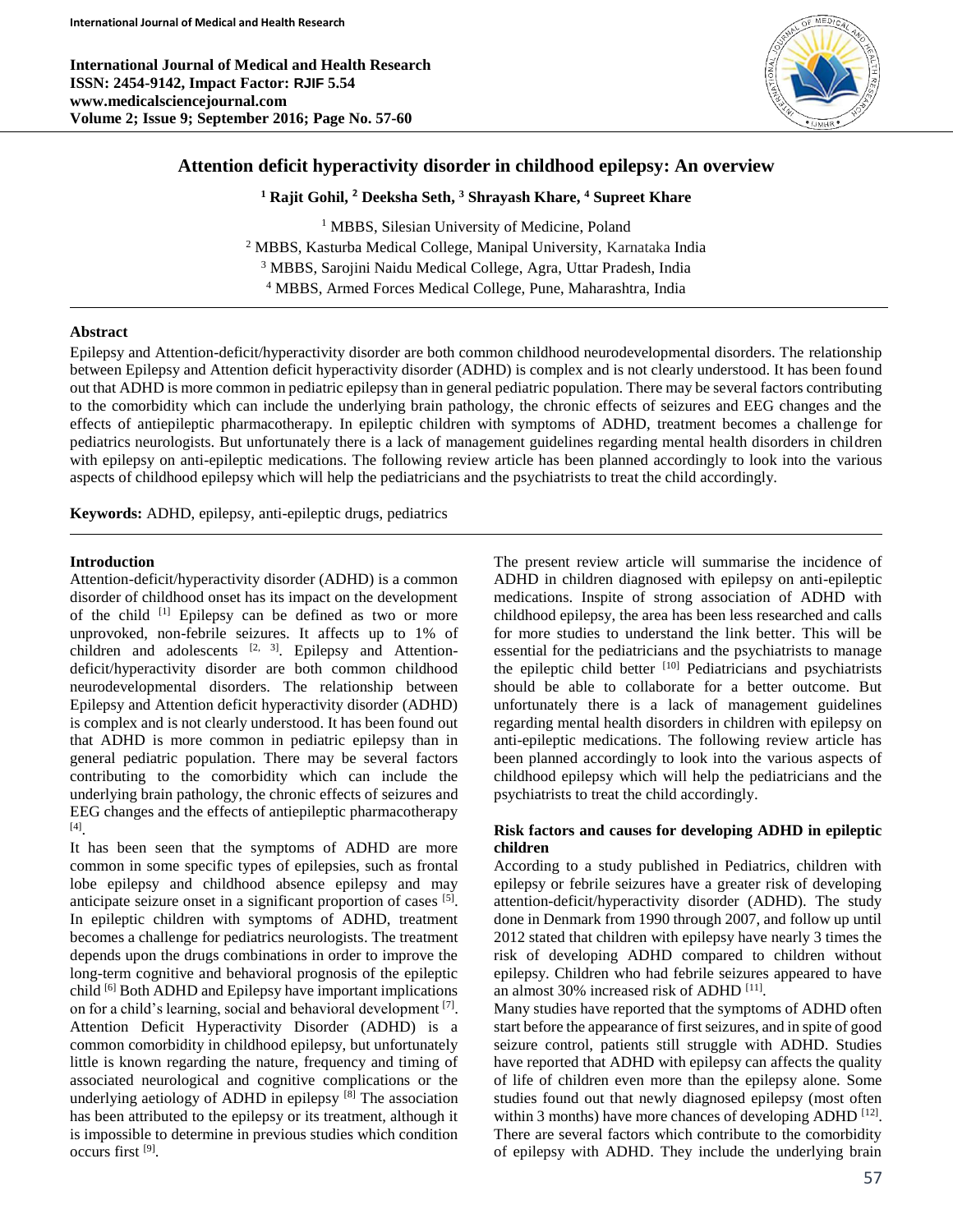pathology, genetic predisposition, noradrenergic system dysregulation, chronic effects of seizures, effects of antiepileptic drugs, effects of stimulants, and psychosocial factors<sup>[13]</sup>.

ADHD is a behavioral disorder that results from damage to the frontal-striatal brain networks. Most often structural brain abnormalities can cause seizures or the same brain networks may be disrupted by seizures itself. With such disruption and abnormalities, the child may also struggle with the same type of behaviour problems seen in ADHD. As stated above already, children with new onset epilepsy or earlier age of developing seizure at a greater risk of developing ADHD as compared to those children with development of seizure at a later age or having old seizure. The frequency and severity of seizures also influence the development of ADHD symptoms, with higher amounts of ADHD symptoms seen in people with more frequent and/or more severe seizures. Also, studies have stated that the use of some anti-epileptic drugs and their sideeffects have an effect on the behavior pattern of the child and can provoke ADHD in such children [14].

### **Incidence of ADHD in children with epilepsy.**

In a study done in Italy, out of 300 pediatric patients on antiepileptic drugs,  $172$  of them developed ADHD  $^{[15]}$ . The prevalence of ADHD in children in the general population is 5%–7%, whereas in children with epilepsy is around 20%– 40%. [16, 17] A study done in Vancouver, Canada stated that there are 25-30% of children diagnosed with epilepsy who exhibit symptoms of ADHD  $^{[14]}$ .

Another study done in Israel stated that 27.7% epileptic children developed ADHD (sample size 284) [19]. Recent studies suggest that ADHD is a common co-morbid condition in childhood epilepsy. ADHD has been found to be more prevalent in new onset epilepsy than healthy controls (31% VS 6%)  $^{[20]}$ .

A research done on 107 children between the ages of 6-13 years, 27% of them were found to have both epilepsy and ADHD. Population studies also support the common occurrence of ADHD and epilepsy co-morbidity. A review of literature between 1990−2010 reported 20−40% to have developed ADHD with epilepsy  $[21]$ .

## **Analyzing ADHD and Childhood Epilepsy**

Researches on ADHD in epilepsy have suggested that epileptic children exhibit inattentive type of ADHD more commonly than other subtypes  $[14]$ . It has been seen that the new onset epileptic seizures lead to cognitive deterioration specially Complex partial seizures in children tend to cause more inattention problems with ADHD  $[22, 23]$ .

Inattention subtype of ADHD has been seen to be more common than hyperactivity and impulsivity in children with epilepsy <sup>[17]</sup>. Children with benign childhood epilepsy with centrotemporal spikes, commonly referred to as BCECTS, complex partial seizures, frontal lobe epilepsy, rolandic epilepsy, and absence type of epileptic seizure may be more likely to show symptoms of ADHD  $[24, 25]$ 25] Researches have also studied and concluded that the combined type of ADHD is more common in the general pediatric population, whereas the inattentive type of ADHD seems to be more common in children with epilepsy  $[26, 27]$ . Another study confirmed that the symptoms of ADHD tend to occur more with complex partial seizures than with generalized seizures in

children [28] . Another study by Sherman *et al.* also reported the incidence of inattentive type of ADHD more as compared to hyperactivity and impulsivity in epileptic children [29].

## **Cognitive Dysfunction and Pharmacotherapy of the epileptic children.**

Antiepileptic drugs (AED) function by decreasing the membrane excitability, increasing the postsynaptic inhibition and altering the synchronization of neural networks in order to decrease excessive neuronal excitability associated with seizure development. Slowed motor and psychomotor speed, poorer attention and mild memory impairment can occur due to decrease in the neuronal excitability [30].

There have been plethora of studies on adult epilepsy explaining the pattern of AED but we lack sufficient studies in pediatric epilepsy to formulate AED guidelines in children. An attempt on that has been made by the American Academy of Neurology<sup>[31]</sup>.

It has been seen that Phenobarbital and traditional benzodiazepines are associated with the greatest risk of cognitive side effects in epileptic children. In some researches, children on phenobarbital displayed IQ declines whereas the IQ improved following discontinuation of phenobarbital. On testing for 3-5 years, long-term achievement effects were seen in those children [32].

## **Treatment Modalities**

Keeping in mind the side-effects of the anti-epileptic drugs and comorbidities of epilepsy in childhood, current guidelines recommend starting with a trial of a stimulant, methylphenidate [MPH] or amphetamine [AMP]<sup>[33]</sup>. Both the drugs are equally effective with a combined response rate of 85% when tried sequentially <sup>[34]</sup>. Children should be started on a long-acting formulation to promote greater adherence to treatment <sup>[35]</sup>. However, short-acting stimulants and lower doses are often used in children at the age of 5 years or younger due to higher rates of emotional adverse events and slower metabolism of MPH in this age range [36].

On the other hand, tricyclic antidepressants used in children with ADHD have been found to lower the seizure threshold and should be avoided in children with epilepsy. There are no studies with reports of interaction between atomoxetine or alpha adrenergics and AEDs in children [37]. There are not sufficient studies to review the alpha-2 adrenergic agonists, both in their impact on ADHD treatment in children with epilepsy and on their effect on seizures [38, 39]. Non-medical treatment plays a major role in treating an epileptic child with ADHD. Behaviour interventions should be implemented at home as well as school and both the parents and the teachers should work in collaboration. Research studies have shown that greater success is achieved when both medication and behaviour management techniques are applied and are effective in treating the symptoms of ADHD [40].

#### **Health Related Quality of Life**

In a study done by Sherman *et al.* inattention type of ADHD was found to be more (40% vs. 18% for hyperactivityimpulsivity). Parameters like the age of onset, epilepsy duration, and seizure frequency were not related to severity of inattention or hyperactivity-impulsivity. Over 60% of children met screening criteria for ADHD-Inattentive subtype or ADHD-Combined Inattentive/Hyperactive-Impulsive subtype.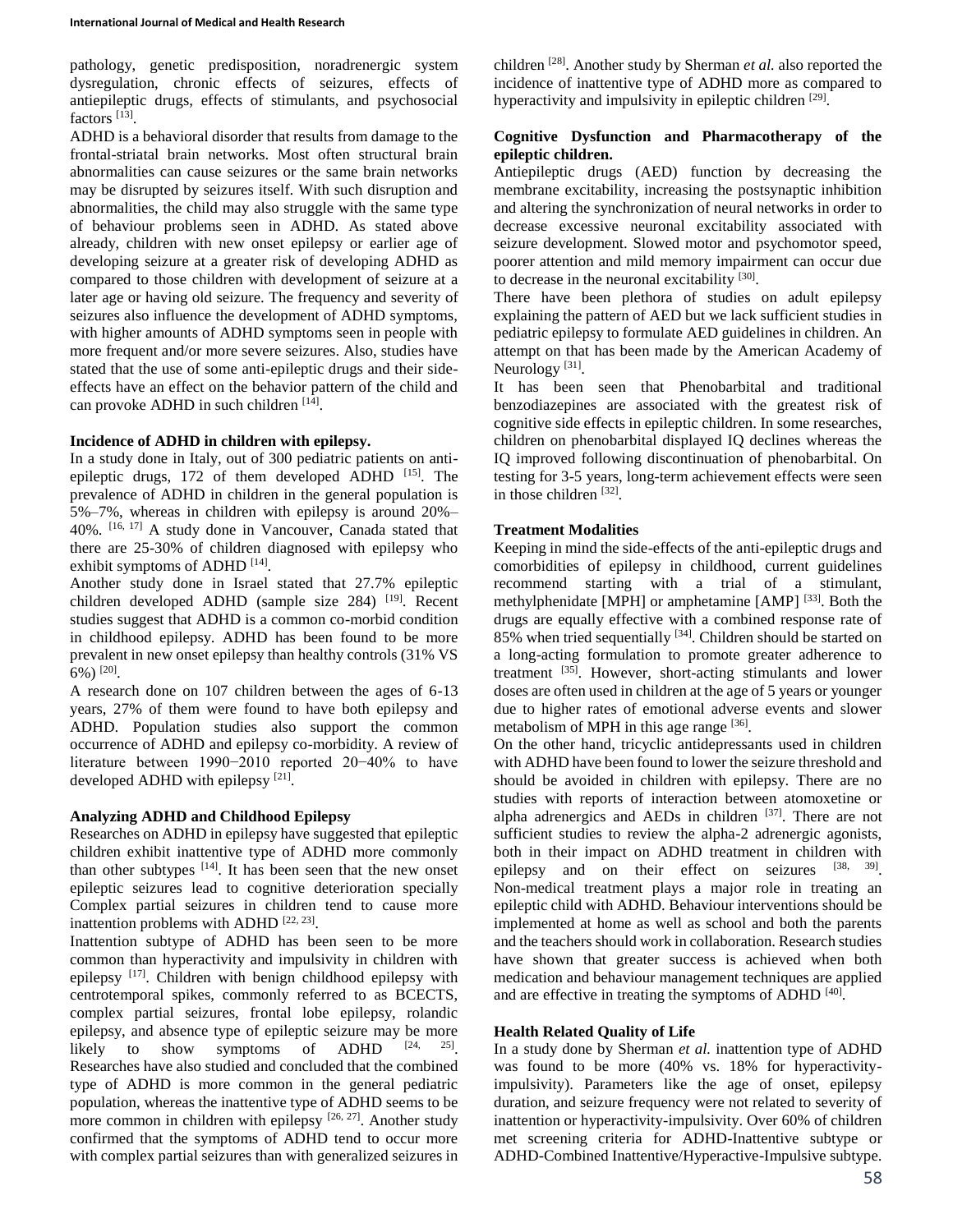Compared to inattentive type of ADHD, combined ADHD was associated with earlier onset of seizures, generalized epilepsy, lower adaptive level, and in normally developing children, a higher degree of intractability. Localization-related epilepsy was more related to inattentive type of ADHD. Also a trend for a higher use of AEDs with cognitive side effects in this group was noted.

ADHD is a significant predictor of poor HRQOL in epilepsy, particularly in the case of ADHD combined type. ADHD has been associated with poor Health related Quality of Life (HRQOL). Two- and four-fold likelihood of low HRQOL has been reported in inattentive type and combined type of ADHD respectively [41].

## **Conclusion**

ADHD in epileptic children might not differ much in children with well-controlled seizures and minimum or no intellectual disability may not occur too. When diagnosing children with ADHD in epileptic children, clinicians should first evaluate the children's intelligence before determining whether their behaviors are consistent with their developmental level, and they should also consider frequent seizures as a confounding factor to be controlled prior to ADHD diagnosis, especially in children having absence seizures.

Future studies are needed to understand the occurrence of both ADHD and epilepsy in a child which influences a child's development. It has been seen that the psychosocial factors do not contribute significantly to the etiology of ADHD, but they influence the severity and persistence of symptoms.

Children with uncontrolled epilepsy are more likely to have problems with attention, behavior and poor academic achievement. Studies have shown that these children can have benefit from the use of psychostimulants. Regarding the medical treatment, there is a lack of double blinded and randomized trials in children with epilepsy and ADHD. This has resulted in improper evaluation of the safety of MPH. But the open-label studies and the experts' opinions allow us to consider the use of this stimulant as effective and safe in children with controlled epilepsy.

Most importantly, in order to prevent the development of ADHD, epilepsy in children should be diagnosed and treated as early as possible. The AED side effects should be conveyed to the parents and the teachers for the development of any behavioral problems in future. Non-medical treatment should be given as much importance as the medical treatment. More studies are required especially in India to evaluate and understand the relationship between epilepsy and ADHD and the management modalities.

## **References**

- 1. Kattimani S, Mahadevan S. Treating children with attention-deficit/hyperactivity disorder and comorbid epilepsy. Ann Indian Acad Neurol. 2011; 14:9-11.
- 2. Sander JW. The epidemiology of epilepsy revisited. Curr Opin Neurol. 2003:165-170.
- 3. Barbaresi WJ, Katusic SK, Colligan RC, Pankratz VS, Weaver AL, Weber KJ, *et al.* How common is attentiondeficit/hyperactivity disorder? Incidence in a populationbased birth cohort in Rochester, Minn. Arch Pediatr Adolesc Med. 2002, 217-224.
- 4. Parisia P, Moaveroc R, Verrottib A, Curatolo P. Attention deficit hyperactivity disorder in children with epilepsy.

Brain and Development. January 2010; 32(1):10-16.

- 5. Schubert R. Attention deficit disorder and epilepsy. Pediatr Neurol. 2005; 32:1-10.
- 6. Williams J, Schulz Eldon G, Griebel May L. Seizure occurrence in children diagnosed with ADHD. Clinical Pediatrics. 2001; 40(4):221-224.
- 7. Hermann B, Jones J, Dabbs K, Chase A, Sheth R, Fine J, *et al.* Seidenberg M. The frequency, complications and aetiology of ADHD in new onset paediatric epilepsy. 2007; 227:3135-3148.
- 8. Hesdorffer D, Ludvigsson P, Olafsson P, Gudmundsson G, Kjartansson O, Hauser A. ADHD as a Risk Factor for Incident Unprovoked Seizures and Epilepsyin Children. Arch Gen Psychiatry. 2004; 61(7):731-736.
- 9. Torres AR, Whitney J, Gonzalez-Hey-drich J. Attentiondeficit/hyperactivity disorder in pediatric patients with epilepsy: Review of pharmacological treatment. Epilepsy Behav. 2008; 12:217-33.
- 10. Caplan R, Siddarth P, Stahl L, Lanphier E, Vona P, Gurbani S, *et al.* Childhood absence epilepsy: Behavioral, cognitive, and linguistic comorbidities. Epilepsia 2008; 49:1838-46.
- 11. Bertelsen E, Larsen J, Petersen L, Christensen J, Dalsgaard S. Childhood Epilepsy, Febrile Seizures, and Subsequent Risk of ADHD. Pediatrics. 2016. doi:10.1542/peds.2015-4654.
- 12. Tatiana Falcone MD, Jane Timmons-Mitchell. Pediatric Epilepsy and ADHD. http://my.clevelandclinic.org/ccf/media/Files/Neurologic al-Institute/pediatric-epilepsy-and-adhd-factsheet.pdf?la=en. [Accessed 31<sup>st</sup> July 2016].
- 13. Titlic M, Basic S, Hajnsek S, Lusic I. Comorbidity psychiatric disorders in epilepsy: A review of literature. Bratisl Lek Listy. 2009; 110:105-9.
- 14. Akdag S. Epilepsy, ADHD. http://www.bcepilepsy.com/files/Information\_Sheets/Epi lepsy\_and\_ADHD.pdf. [Date Accessed 31 July 2016].
- 15. Domizio SA, Verrotti LA, Ramenghi G, Sabatino G. Morgese. Anti-epileptic therapy and behaviour disturbances in children. Child's Nervous System 1993; 9(5):272-274.
- 16. Dunn DW, Kronenberger WG. Childhood epilepsy, attention problems, and ADHD: Review and practical considerations. Semin Pediatr Neurol. 2005; 12:222-8.
- 17. Kaufmann R, Goldberg-Stern H, Shuper A. Attentiondeficit disorders and epilepsy in childhood: Incidence, causative relations and treatment possibilities. J Child Neurol. 2009; 24:727-33.
- 18. Hesdorffer DC, Ludvigsson P, Olafsson E, Gudmundsson G, Kjartansson O, Hauser WA. ADHD as a risk factor for incident unprovoked seizures and epilepsy in children. Arch Gen Psychiatry. 2004; 61:731-6.
- 19. Cohen R, Senecky Y, Shuper A, Inbar D, Chodick G, Shalev V, *et al.* Prevalence of epilepsy and attentiondeficit hyperactivity (ADHD) disorder: a populationbased study. J Child Neurol. 2013; 28(1):120-3.
- 20. Hermann B, Jones J, Dabbs K, Allen CA, Sheth R, Fine J, *et al.* The Frequency, Complications and Aetiology of ADHD in New Onset Paediatric Epilepsy. Brain. 2007; 130:3135-3148.
- 21. Kattimani S, Mahadevan S. Treating children with attention deficit / hyperactivity disorder and comorbid